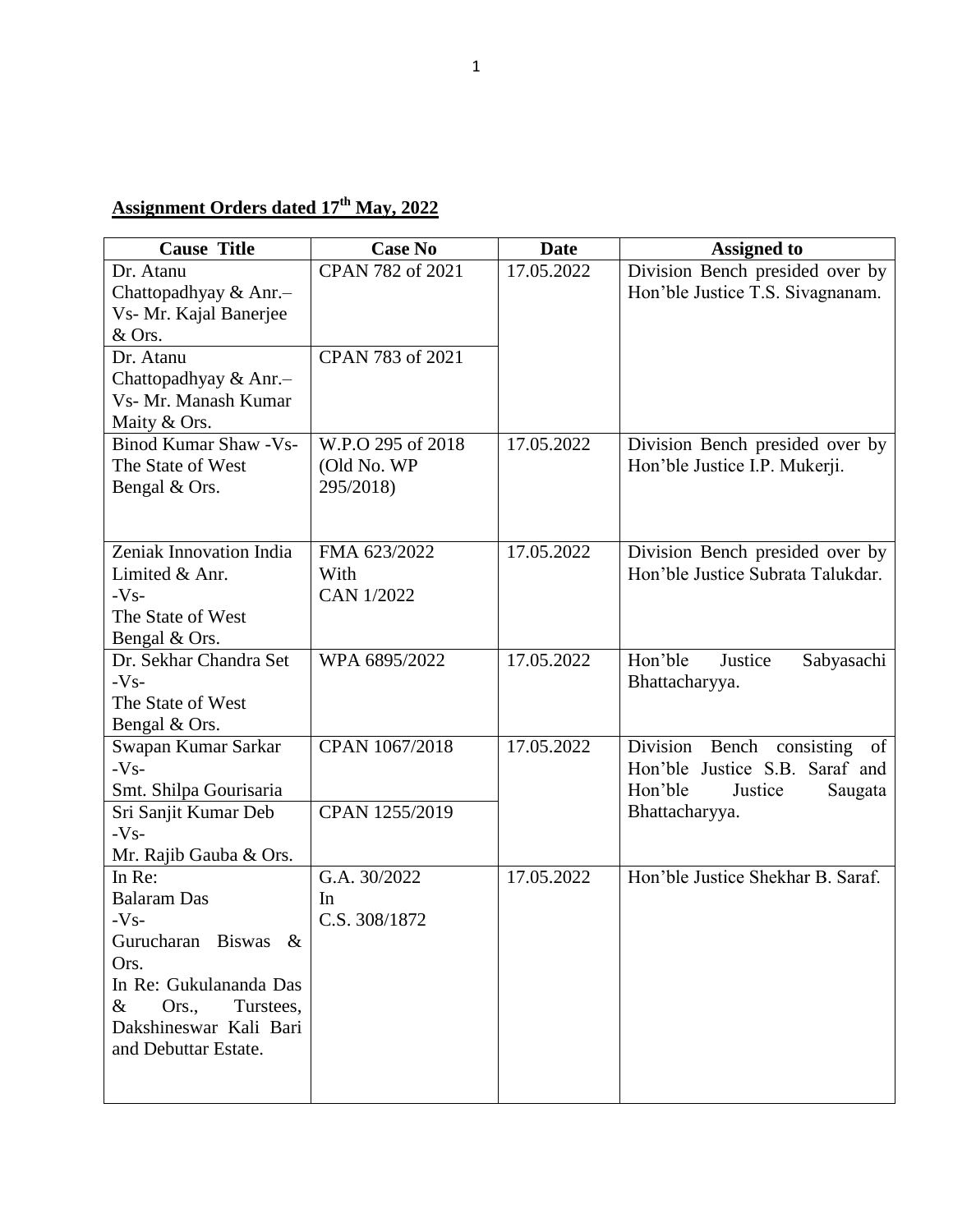| M/s<br>Dunlop<br>India                   | CA 86/2022          | 17.05.2022 | Hon'ble Justice Shampa Sarkar.  |
|------------------------------------------|---------------------|------------|---------------------------------|
| limited (In liquidation)                 | In                  |            |                                 |
| <b>AND</b>                               | CP 233/2008         |            |                                 |
| In the matter of: M/s                    |                     |            |                                 |
| E.V. Mathai<br>$\&$<br>sons              |                     |            |                                 |
| Dunlop Rubber Factory                    |                     |            |                                 |
| Labour Union & Ors.                      |                     |            |                                 |
| $-Vs-$                                   |                     |            |                                 |
| The Official Liquidator                  |                     |            |                                 |
| Aditya Birla Housing                     | AP 236/2020         | 17.05.2022 | Hon'ble<br>Justice Ravi Krishan |
| <b>Finance Limited</b>                   | With                |            | Kapur.                          |
| $-Vs-$                                   | GA 1/2020           |            |                                 |
| <b>Ideal Real Estate Private</b>         |                     |            |                                 |
| Limited & Ors.                           |                     |            |                                 |
| Sri Mihir Lal Banerjee                   | W.P.A 15590 of 2009 | 17.05.2022 | Hon'ble<br>Justice Ravi Krishan |
| $-Vs-$                                   | (Old No. W.P.       |            | Kapur.                          |
| West<br>The<br><b>State</b><br>of        | 15590(W)/2009)      |            |                                 |
| Bengal & Ors.                            |                     |            |                                 |
| EIG (Mauritius) Limited                  | GA 4/2022           | 17.05.2022 | Hon'ble<br>Justice Ravi Krishan |
| $-Vs-$                                   | In.                 |            | Kapur.                          |
| <b>Ideal Real Estate Private</b>         | EC 77/2021          |            |                                 |
| Limited & Ors.                           |                     |            |                                 |
| Dr. Atanu                                | WPA 9988 of 2021    | 17.05.2022 | Hon'ble<br>Justice<br>Arindam   |
| Chattopadhyay & Ors. -                   |                     |            | Mukherjee.                      |
| V <sub>S</sub>                           |                     |            |                                 |
|                                          |                     |            |                                 |
|                                          |                     |            |                                 |
| The State of West                        |                     |            |                                 |
| Bengal & Ors.                            |                     |            |                                 |
| Dr. Atanu                                | WPA 1443 of 2020    |            |                                 |
|                                          |                     |            |                                 |
| Chattopadhyay & Anr. -<br>V <sub>S</sub> |                     |            |                                 |
|                                          |                     |            |                                 |
| Mr. Shivakant Prasad,                    |                     |            |                                 |
| The Hon'ble Justice of                   |                     |            |                                 |
| <b>High Court at Calcutta</b>            |                     |            |                                 |
| and Ors.                                 |                     |            |                                 |
|                                          |                     |            |                                 |
| Dr. Atanu                                | WPA 9512 of 2019    |            |                                 |
| Chattopadhyay - Vs- Mr.                  |                     |            |                                 |
| Mrinal Kanti Mondal,                     |                     |            |                                 |
| Ld. Additional Chief                     |                     |            |                                 |
| Judicial Magistrate,                     |                     |            |                                 |
| Serampore & Ors.                         |                     |            |                                 |
|                                          |                     |            |                                 |